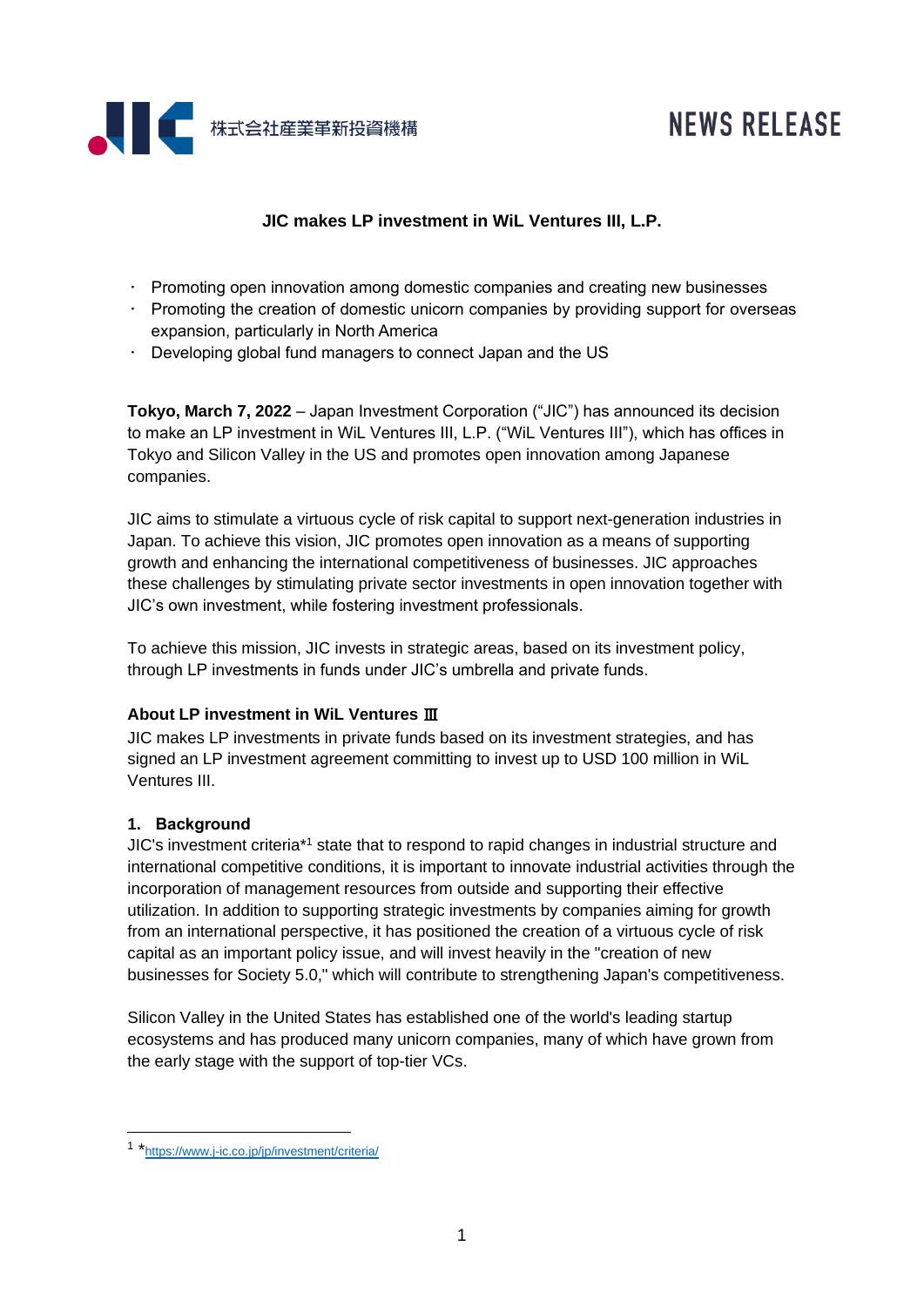In order for Japanese companies to generate new business that will contribute to the realization of Society 5.0, it is effective to promote open innovation by leveraging the latest developments in advanced technologies and business models from the Silicon Valley ecosystem.

#### **2. About WiL Ventures III**

WiL Ventures III is an investment fund established with WiL, LLC ("WiL") as its management company, which invests in and supports startups primarily in Japan and the US.

WiL promotes spontaneous open innovation by actively advising and supporting Japanese companies in the creation of new businesses for Japanese companies, and works to encourage collaboration between Japanese companies and high-growth potential North American startups by leveraging its offices and network in Silicon Valley.

Furthermore, WiL provides consistent growth capital for domestic startups at multiple stages, from early to mid and late stages, and supports the overseas expansion of their portfolio companies, particularly in North America, with the aim of creating Japanese unicorn companies.

By supporting WiL's strategy through its LP investment in WiL Ventures III, JIC aims to promote spontaneous open innovation among Japanese companies, encourage collaboration with high-growth potential North American startups, and promote the creation of new businesses based on technologies and ideas that exist but lie dormant within Japanese companies, which could lead to the creation of domestic unicorn companies.

Overview of WiL Ventures III L.P. (WiL Ventures III) Name: WiL Ventures III, L.P. Establishment: June 2021 Duration: 10 years GP: WiL GP III, L.P.

Overview of management company Name: WiL, LLC Establishment: 2013 Location: California, US General Partner: Isayama Gen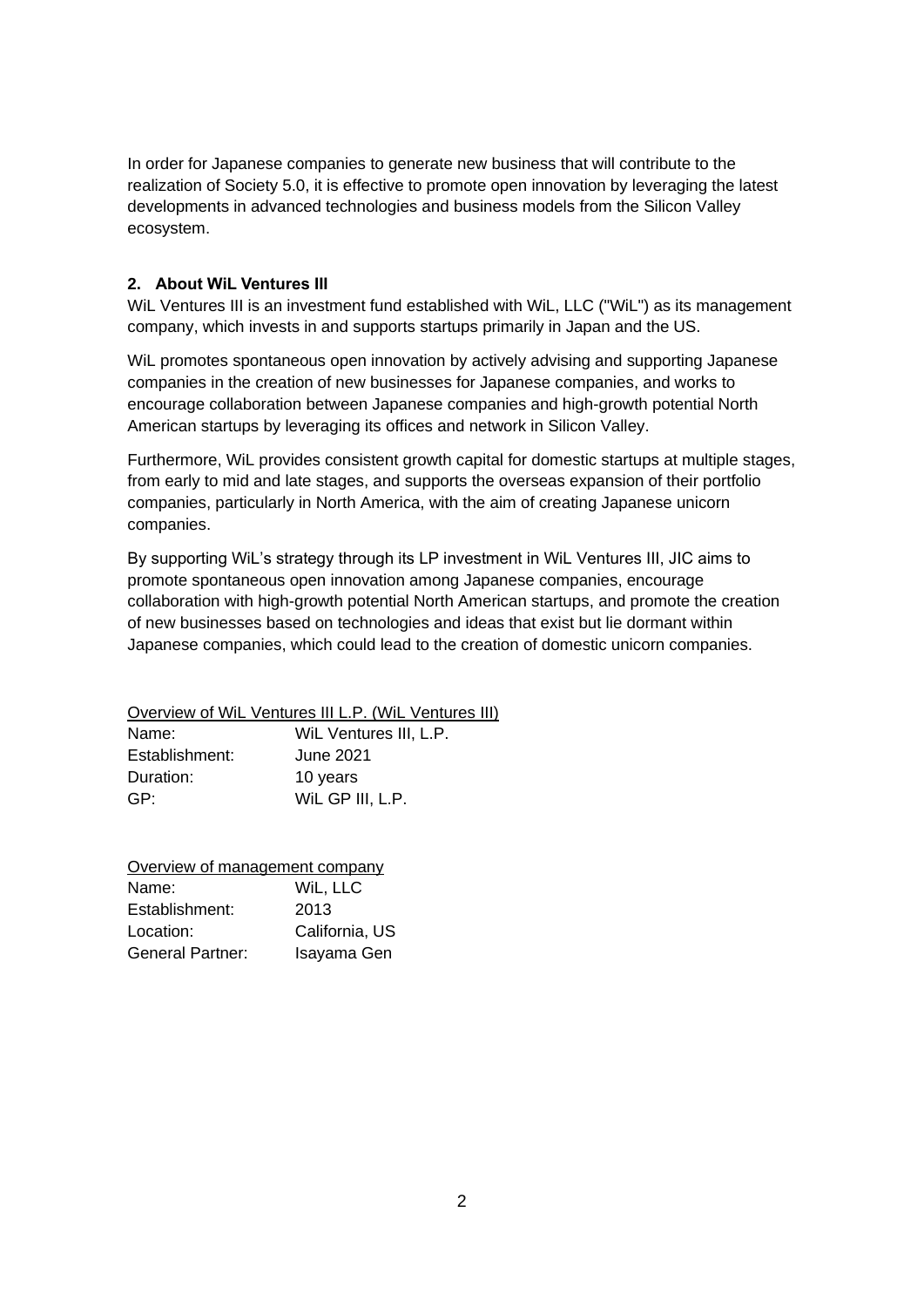#### (For reference)

JIC's fund investment strategy



(For reference)

Objectives of JIC's LP investments

- 1. Stimulate the supply of risk capital to help companies grow and to enhance their competitiveness JIC intends to provide capital to areas that are essential from the perspective of strengthening industrial competitiveness but lack private investment capital (investment strategies, sectors, stages, regions, etc.) with the aim of stimulating private investment capital in the short term and medium-long term.
- 2. Create diverse investment teams, professionals, and strategies to support a virtuous cycle of risk capital 1) Investment teams

JIC promotes growth of the investee funds as a leader in the intermediary of risk capital provided by institutional investors (pension funds, foreign investors, etc.) towards the establishment of future funds. This will be achieved by expanding experience and track records among its fund investment team (management company) and by further improving its ability to respond to institutional investors.

#### 2) Investment professionals

With the cooperation of industry organizations such as JVCA, institutional investors, and investee managers, JIC supports the research and introduction of best practices of managers and the development of human resources serving as investment professionals.

3) Investment strategy

JIC will add diversity and depth to the market by making an LP investment in funds even for those with strategies that are not common in Japan yet, in response to their fund raising, including at the time of its establishment.

#### **About Japan Investment Corporation (JIC)**

Japan Investment Corporation ("JIC") was established on September 25, 2018 under the Industrial Competitiveness Enhancement Act. JIC's investment focus areas are driving the creation of new businesses for Society 5.0, creating "unicorn startups", leveraging promising untapped regional technologies and promoting business consolidation across industries and